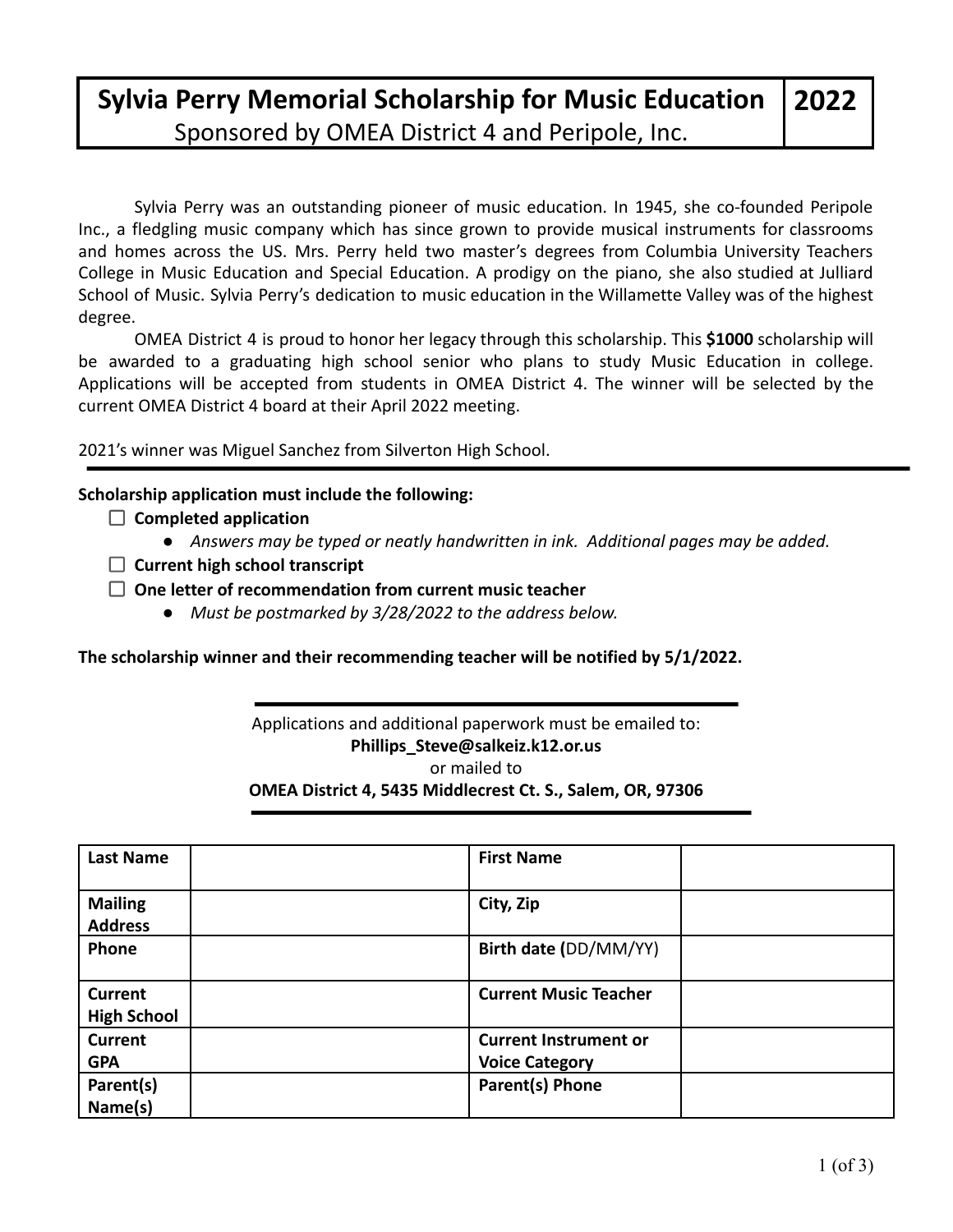## **Sylvia Perry Memorial Scholarship for Music Education 2022**

| <b>Name of College/University</b>                                  |  |
|--------------------------------------------------------------------|--|
| <b>Location of College/University</b>                              |  |
| Intended enrollment date                                           |  |
| College ID, if known                                               |  |
| <b>Intended Area(s) of study</b><br>(K-12, band, orchestra, choir) |  |

**Please list any honors or awards that you have received, in music or otherwise.**

**Please list any volunteer work you have done and any leadership positions you have held, in music or otherwise.**